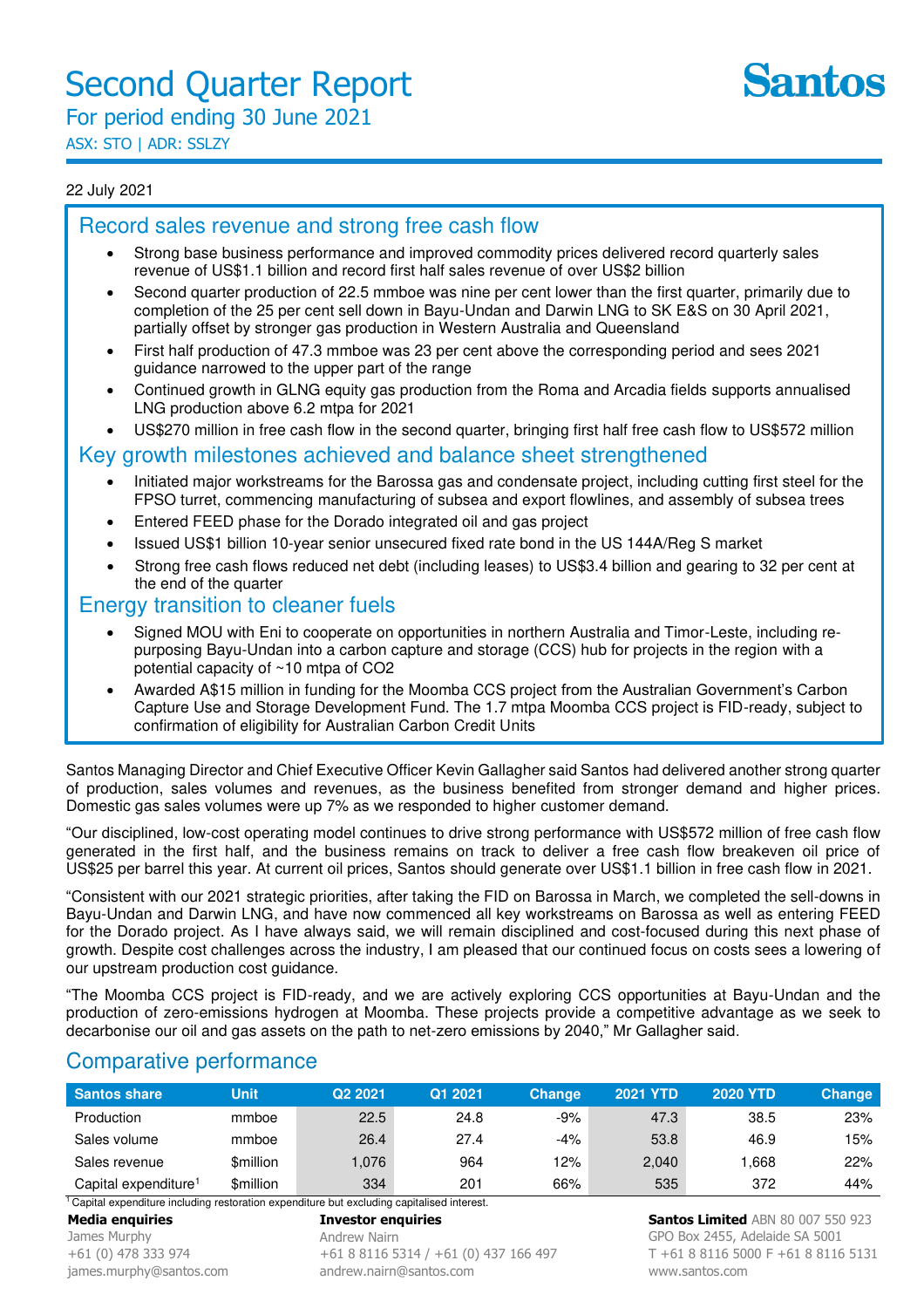

| <b>Product</b>              | <b>Unit</b> | Q2 2021 | Q1 2021 | Q2 2020 | <b>2021 YTD</b> | <b>2020 YTD</b> |
|-----------------------------|-------------|---------|---------|---------|-----------------|-----------------|
| <b>LNG</b>                  | 000t        | 1,064.9 | 1.327.6 | 920.5   | 2,392.5         | 1,772.1         |
| Domestic sales gas & ethane | PJ          | 67.2    | 62.9    | 64.8    | 130.1           | 120.3           |
| Crude oil                   | $000$ bbls  | 2,770.9 | 1,713.5 | 2,769.8 | 4.484.4         | 5,728.3         |
| Condensate                  | $000$ bbls  | 1,413.8 | 1,781.3 | 1,539.4 | 3,195.1         | 2,953.5         |
| <b>LPG</b>                  | 000t        | 67.8    | 64.3    | 50.4    | 132.1           | 94.9            |
| <b>Sales</b>                |             |         |         |         |                 |                 |
| Own product                 | mmboe       | 20.5    | 22.8    | 20.1    | 43.2            | 37.3            |
| Third-party                 | mmboe       | 5.9     | 4.6     | 4.5     | 10.5            | 9.6             |
| <b>Total sales volume</b>   | mmboe       | 26.4    | 27.4    | 24.6    | 53.8            | 46.9            |

### Sales volumes (Santos share)

Second quarter sales volumes were lower than the prior quarter primarily due to completion of the 25 per cent sell down in Bayu-Undan and Darwin LNG to SK E&S at the end of April, partially offset by an increased number of liquids liftings in Western Australia, higher third-party crude volumes and higher domestic gas sales. Sales volumes in the second half are expected to be lower than the first half due to the Bayu-Undan sell-down, with guidance narrowed to 100-105 mmboe for the full year.

### Sales revenues (Santos share)

| <b>Product</b>              | <b>Unit</b>     | Q <sub>2</sub> 20 <sub>21</sub> | Q1 2021 | Q <sub>2</sub> 20 <sub>20</sub> | <b>2021 YTD</b> | <b>2020 YTD</b> |
|-----------------------------|-----------------|---------------------------------|---------|---------------------------------|-----------------|-----------------|
| <b>LNG</b>                  | \$million       | 421                             | 427     | 400                             | 848             | 797             |
| Domestic sales gas & ethane | <b>Smillion</b> | 319                             | 285     | 247                             | 604             | 456             |
| Crude oil                   | \$million       | 205                             | 107     | 85                              | 312             | 274             |
| Condensate                  | <b>Smillion</b> | 95                              | 108     | 35                              | 203             | 102             |
| <b>LPG</b>                  | <b>Smillion</b> | 36                              | 37      | 18                              | 73              | 39              |
| Sales                       |                 |                                 |         |                                 |                 |                 |
| Own product                 | \$million       | 832                             | 779     | 628                             | 1,611           | 1,260           |
| Third-party                 | \$million       | 244                             | 185     | 157                             | 429             | 408             |
| <b>Total sales revenue</b>  | <b>Smillion</b> | 1,076                           | 964     | 785                             | 2,040           | 1,668           |
| Third-party purchase costs  | \$million       | 167                             | 157     | 119                             | 324             | 309             |

Second quarter sales revenues were a record and higher than the prior quarter, reflecting improved commodity prices partially offset by lower overall sales volumes due to the Bayu-Undan sell-down.

### Average realised prices

| <b>Product</b>      | <b>Unit</b>   | Q <sub>2</sub> 2021 | Q1 2021 | Q <sub>2</sub> 20 <sub>20</sub> | <b>2021 YTD</b> | <b>2020 YTD</b> |
|---------------------|---------------|---------------------|---------|---------------------------------|-----------------|-----------------|
| LNG price           | US\$/mmBtu    | 7.52                | 6.12    | 8.27                            | 6.74            | 8.57            |
| Domestic gas price  | US\$/GJ       | 4.74                | 4.54    | 3.82                            | 4.65            | 3.79            |
| East coast domestic | US\$/GJ       | 5.35                | 5.32    | 4.58                            | 5.33            | 4.60            |
| West coast domestic | US\$/GJ       | 4.43                | 4.18    | 3.21                            | 4.31            | 3.08            |
| Crude oil price     | US\$/bbl      | 74.06               | 62.29   | 30.78                           | 69.57           | 47.83           |
| Condensate price    | US\$/bbl      | 67.65               | 60.41   | 22.72                           | 63.61           | 34.37           |
| LPG price           | <b>US\$/t</b> | 517.02              | 581.26  | 358.31                          | 548.28          | 408.74          |

The average realised LNG price was higher than the prior quarter reflecting the linkage of sales contracts to an improving lagged Japan Customs-cleared Crude (JCC) price, but offset by lower JKM spot prices. Three-month lagged JCC averaged US\$56/bbl in the second quarter compared to US\$44/bbl in the first quarter. Santos' LNG projects shipped 63 cargoes in the second quarter, of which ten were spot cargoes from Darwin LNG (9) and PNG LNG (1).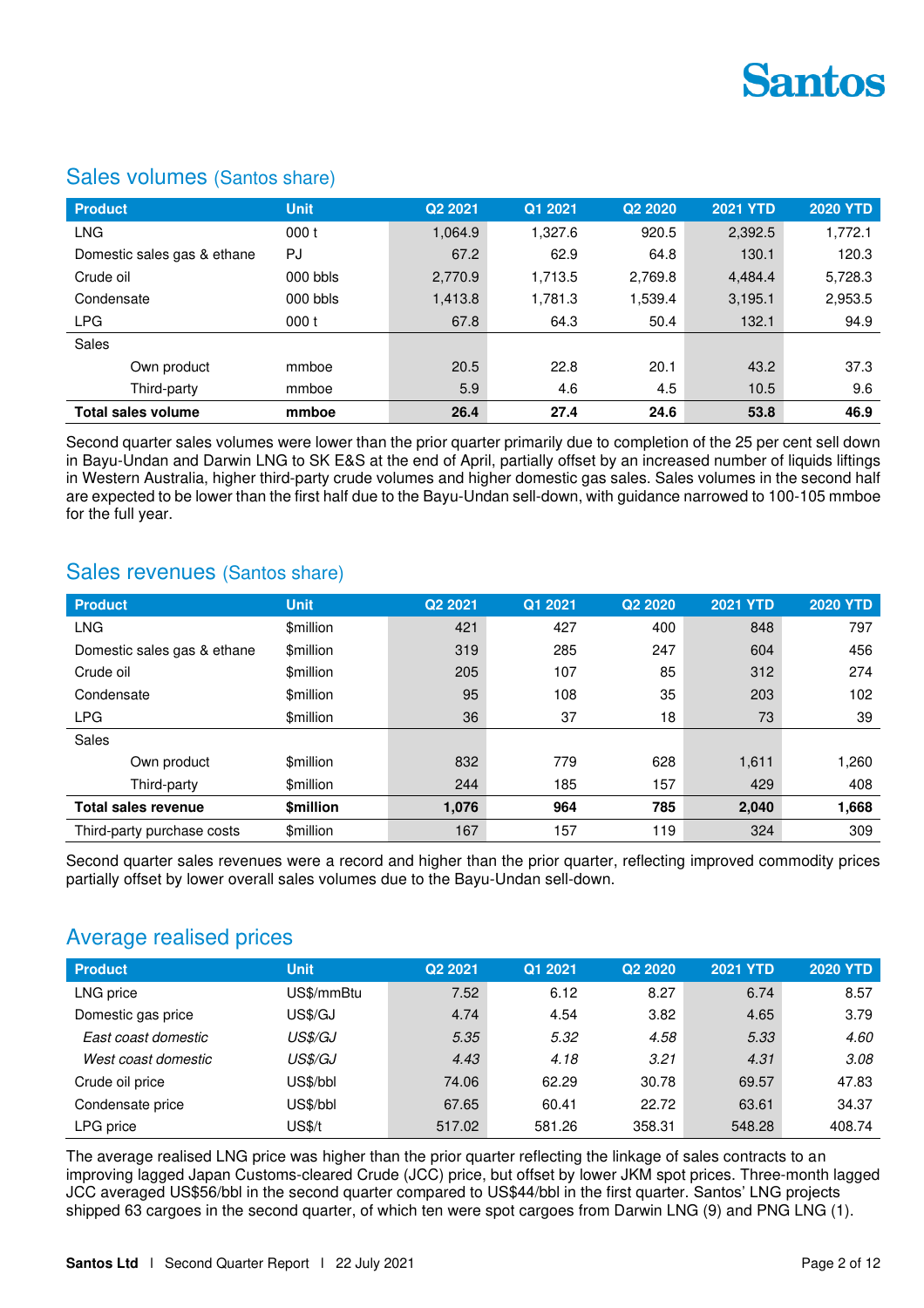

### Production by asset (Santos share)

| <b>Product</b>                   | <b>Unit</b> | Q <sub>2</sub> 2021 | Q1 2021 | Q <sub>2</sub> 20 <sub>20</sub> | <b>2021 YTD</b> | 2020 YTD |
|----------------------------------|-------------|---------------------|---------|---------------------------------|-----------------|----------|
| Western Australia                | mmboe       | 8.5                 | 8.1     | 7.2                             | 16.6            | 13.4     |
| Cooper Basin                     | mmboe       | 3.9                 | 4.0     | 4.1                             | 7.9             | 8.5      |
| Queensland & NSW                 | mmboe       | 3.4                 | 3.3     | 3.3                             | 6.7             | 6.6      |
| <b>PNG</b>                       | mmboe       | 3.0                 | 3.1     | 3.2                             | 6.1             | 6.5      |
| Northern Australia & Timor-Leste | mmboe       | 3.7                 | 6.3     | 2.6                             | 10.0            | 3.5      |
| <b>Total production</b>          | mmboe       | 22.5                | 24.8    | 20.6                            | 47.3            | 38.5     |

### Production by product (Santos share)

| <b>Product</b>              | <b>Unit</b> | Q <sub>2</sub> 2021 | Q1 2021 | Q <sub>2</sub> 20 <sub>20</sub> | <b>2021 YTD</b> | <b>2020 YTD</b> |
|-----------------------------|-------------|---------------------|---------|---------------------------------|-----------------|-----------------|
| Sales gas to LNG plant      | PJ          | 54.7                | 68.8    | 43.9                            | 123.5           | 78.7            |
| Domestic sales gas & ethane | PJ          | 59.0                | 58.4    | 59.5                            | 117.4           | 112.0           |
| Crude oil                   | $000$ bbls  | 1,343.4             | 1.063.8 | 1.189.6                         | 2,407.2         | 2,750.7         |
| Condensate                  | 000 bbls    | 1.249.4             | 1.494.6 | 1.275.5                         | 2.744.0         | 2.349.2         |
| <b>LPG</b>                  | 000 t       | 48.6                | 60.7    | 51.4                            | 109.3           | 92.8            |
| <b>Total production</b>     | mmboe       | 22.5                | 24.8    | 20.6                            | 47.3            | 38.5            |

Second quarter production was lower than the prior quarter primarily due to the 25 percent sell-down in Bayu-Undan and Darwin LNG to SK E&S completing on 30 April 2021. This was partially offset by stronger oil and gas production in Western Australia and higher gas production in Queensland. Although production volumes in the second half are expected to be lower than the first half due to the Bayu-Undan sell-down, strong production performance across the portfolio sees the production guidance range narrowed upwards to 87-91 mmboe for the full year.

A data worksheet containing unaudited quarterly sales, revenue, production and capital expenditure tables in Excel format is available on Santos' website.

### 2021 Guidance

Production and sales volume guidance are narrowed to 87-91 mmboe and 100-105 mmboe, respectively. Capital expenditure guidance is unchanged with spend expected to be weighted to the second half. Production cost guidance is revised down to \$7.90-8.30/boe. Depreciation, depletion and amortisation (DD&A) is expected to be in the range of \$1.15-1.25 billion in 2021, higher than the prior year primarily due to higher DD&A in Western Australia due to the writedown of Reindeer gas reserves in 2020.

| 2021 guidance item                       | <b>Previous guidance</b> | <b>Updated guidance</b> |
|------------------------------------------|--------------------------|-------------------------|
| Production                               | 84-91 mmboe              | 87-91 mmboe             |
| Sales volumes                            | 98-105 mmboe             | 100-105 mmboe           |
| Capital expenditure - base               | $~\sim$ \$900 million    | No change               |
| Capital expenditure – major growth       | $\sim$ \$700 million     | No change               |
| Upstream production costs                | \$8.00-8.50/boe          | \$7.90-8.30/boe         |
| Depreciation, depletion and amortisation | na                       | \$1.15-1.25 billion     |

## 2021 Half-year results

Santos will release its results for the half-year ended 30 June 2021 on Tuesday 17 August 2021. The first-half report (incorporating Appendix 4D) and associated investor presentation will be available on Santos' website at [www.santos.com.](http://www.santos.com/) A webcast briefing including investor/analyst questions will also be available on Santos' website from 12:30pm AEST on 17 August 2021. Financial information included in this report is unaudited and subject to finalisation of the company's accounting and audit processes, and Board review. As such, actual results for the half-year ended 30 June 2021 may differ from the information given in this report.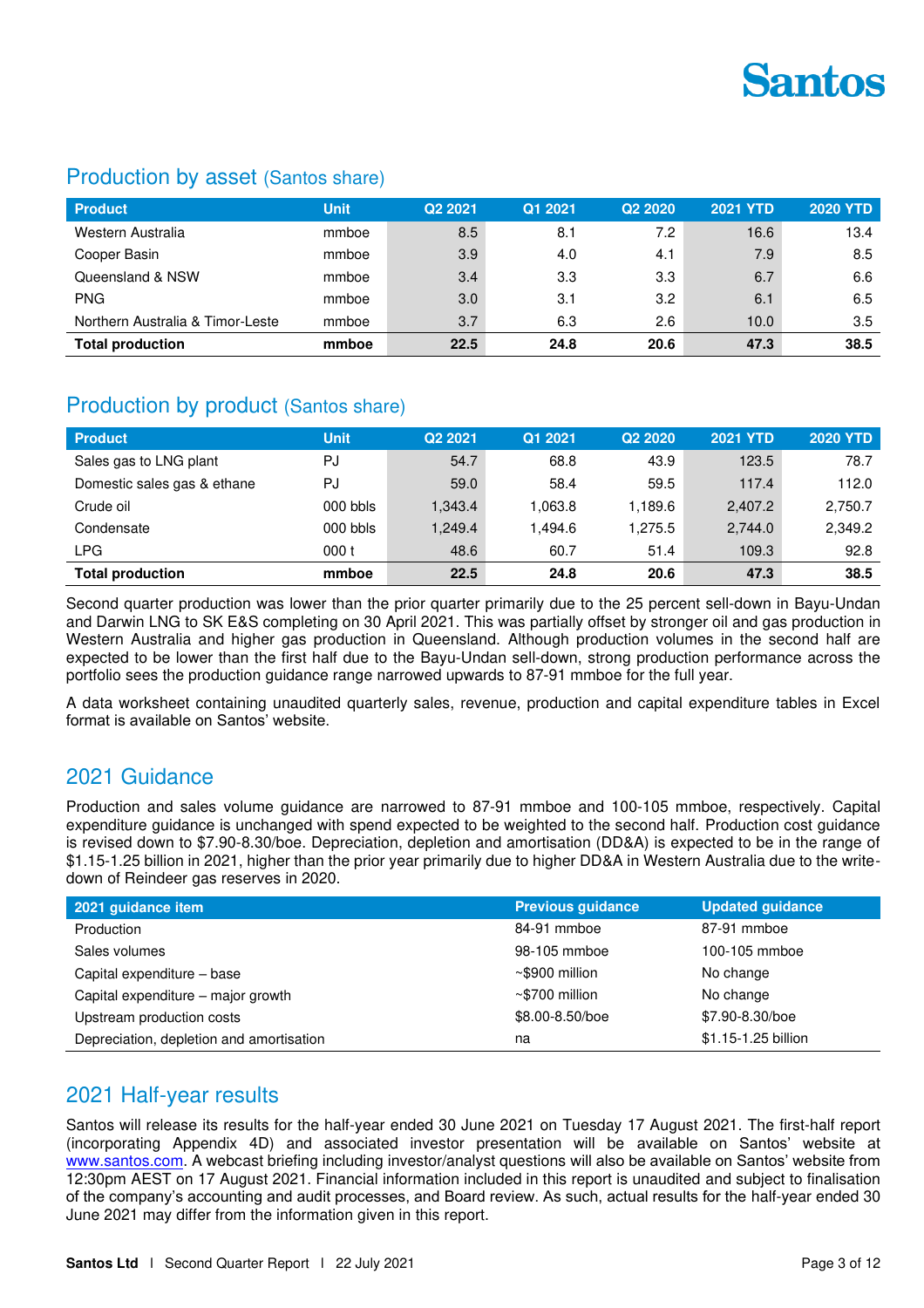#### Western Australia

| <b>Santos share</b>        | <b>Unit</b>      | Q2 2021 | Q1 2021 | Q <sub>2</sub> 2020 | <b>2021 YTD</b> | <b>2020 YTD</b> |
|----------------------------|------------------|---------|---------|---------------------|-----------------|-----------------|
| Sales volume               |                  |         |         |                     |                 |                 |
| Sales gas                  | <b>PJ</b>        | 43.4    | 42.4    | 36.1                | 85.8            | 63.8            |
| Condensate                 | $000$ bbls       | 310.0   | 319.6   | 295.1               | 629.6           | 619.4           |
| Crude oil                  | 000 bbls         | 1,165.0 |         | 311.6               | 1,165.0         | 1,142.4         |
| Total sales volume         | mmboe            | 8.9     | 7.6     | 6.8                 | 16.5            | 12.7            |
| <b>Total sales revenue</b> | <b>Smillion</b>  | 304     | 196     | 125                 | 500             | 274             |
| <b>Production</b>          |                  |         |         |                     |                 |                 |
| Sales gas                  | PJ               | 43.4    | 42.3    | 37.1                | 85.7            | 65.8            |
| Condensate                 | $000$ bbls       | 374.6   | 346.7   | 373.5               | 721.3           | 694.5           |
| Crude oil                  | 000 bbls         | 766.3   | 473.4   | 543.2               | 1,239.7         | 1,456.8         |
| <b>Total production</b>    | mmboe            | 8.5     | 8.1     | 7.2                 | 16.6            | 13.4            |
| Capital expenditure        | <b>\$million</b> | 90      | 44      | 23                  | 134             | 52              |

Domestic gas production and sales increased in the second quarter reflecting increased contract and spot market demand.

Oil production was higher in the second quarter due to start-up of the Ningaloo Vision FPSO in late March. Cyclone avoidance activity in early April required shutdowns of both the Ningaloo Vision and Pyrenees Venture FPSOs. Ningaloo Vision then commenced a planned maintenance shutdown in late June. Sales volumes and revenues are higher than the previous quarter reflecting increased liquids liftings.

The three-well Van Gogh infill drilling campaign commenced in the second quarter and is on track for completion in the fourth quarter. Drilling and completion and tie-in activities have been completed for the first well, with start-up expected in the third quarter of 2021. A better than expected reservoir outcome was realised in the well, with a total horizontal section of 5,430 metres across the two laterals, almost 500 metres of additional reservoir section than originally planned. The Valaris MS-1 rig has commenced drilling activity on the second well in the program.

As previously announced, the Dorado development moved into FEED in June with a number of key detailed design, procurement and regulatory approval work fronts being advanced. Major FEED contracts for the FPSO and the Wellhead Platform are expected to be awarded in the third quarter. The project is targeting a final investment decision around mid-2022. The initial phase of development will involve gas reinjection to maximise liquids recovery ahead of a second phase of gas export from the field. This future phase of gas export offers backfill supply to Santos' existing domestic gas infrastructure in Western Australia.

The Noble Tom Prosser rig is scheduled to mobilise to the Carnarvon Basin late in the fourth quarter to drill the Dancer prospect, located seven kilometres from the Reindeer field. This will then be followed by drilling the Pavo and Apus prospects in the Bedout Basin, located 35 to 40 kilometres from the Dorado field, and would be developed as subsea tiebacks to the Dorado development in a success case.

Consistent with Santos' strategy to phase growth projects and review equity levels in-line with disciplined capital management, Santos is undertaking a process to explore interest from the market in non-operated equity in Dorado and potentially other WA oil assets.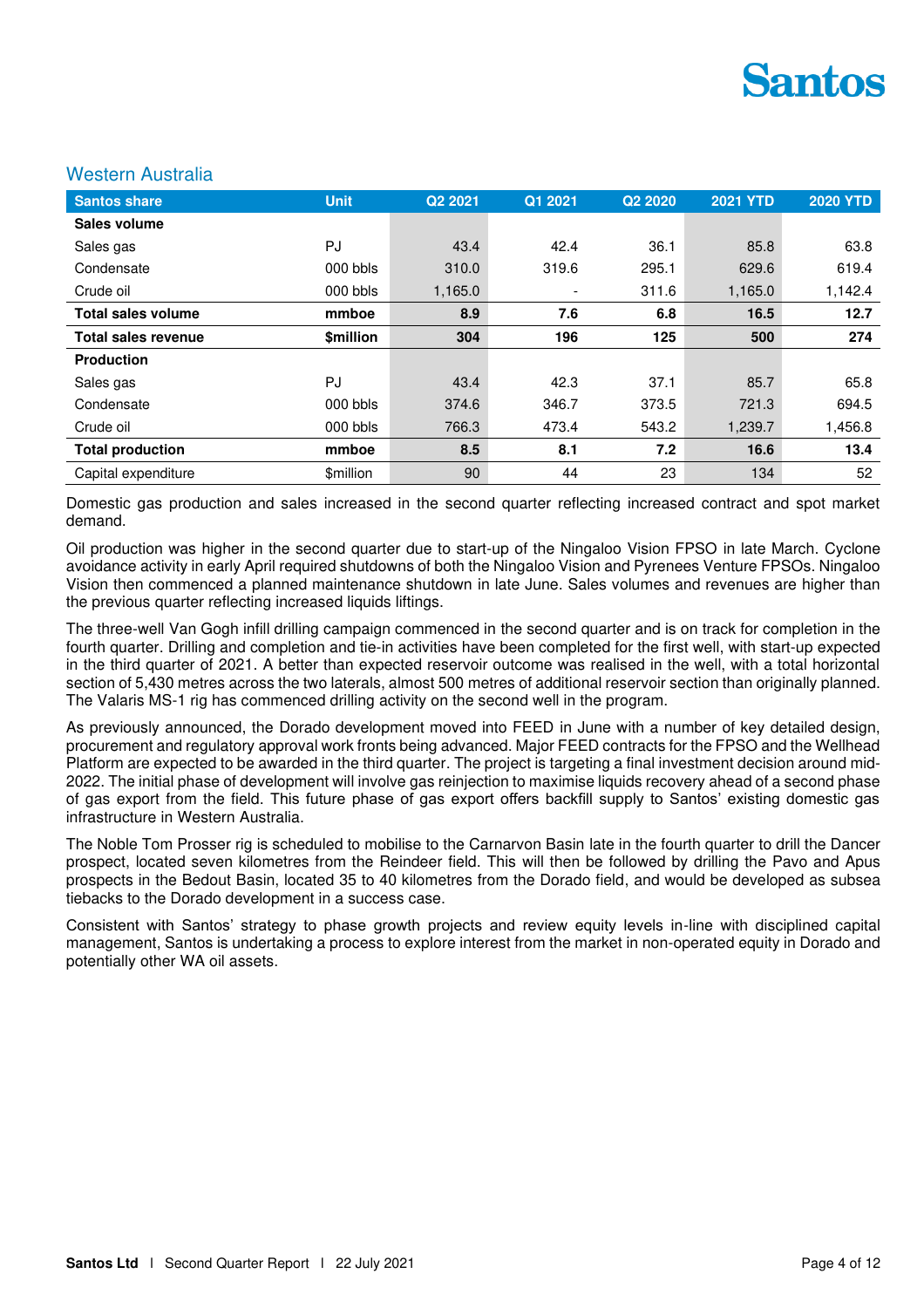#### Cooper Basin

| <b>Santos share</b>               | <b>Unit</b> | Q <sub>2</sub> 2021 | Q1 2021 | Q <sub>2</sub> 20 <sub>20</sub> | <b>2021 YTD</b> | <b>2020 YTD</b> |
|-----------------------------------|-------------|---------------------|---------|---------------------------------|-----------------|-----------------|
| Sales volume                      |             |                     |         |                                 |                 |                 |
| Sales gas and ethane <sup>1</sup> | PJ          | 16.4                | 18.6    | 17.9                            | 35.0            | 36.4            |
| Condensate <sup>1</sup>           | 000 bbls    | 603.1               | 388.5   | 395.1                           | 991.6           | 1,002.8         |
| LPG <sup>1</sup>                  | 000t        | 44.2                | 38.0    | 41.7                            | 82.2            | 81.6            |
| Crude oil                         |             |                     |         |                                 |                 |                 |
| Own product                       | 000 bbls    | 488.5               | 632.7   | 1,123.1                         | 1,121.2         | 1,837.5         |
| Third-party                       | 000 bbls    | 1,116.4             | 1,079.7 | 1,332.2                         | 2,196.1         | 2,742.7         |
| Total                             | 000 bbls    | 1,604.9             | 1,712.4 | 2,455.3                         | 3,317.3         | 4,580.2         |
|                                   |             |                     |         |                                 |                 |                 |
| <b>Total sales volume</b>         | mmboe       | 5.4                 | 5.6     | 6.3                             | 11.0            | 12.5            |
| <b>Total sales revenue</b>        | \$million   | 244                 | 222     | 185                             | 466             | 440             |
| <b>Production</b>                 |             |                     |         |                                 |                 |                 |
| Sales gas and ethane              | PJ          | 16.0                | 16.6    | 16.9                            | 32.6            | 34.8            |
| Condensate                        | 000 bbls    | 270.2               | 270.1   | 252.3                           | 540.3           | 599.5           |
| <b>LPG</b>                        | 000t        | 35.1                | 35.6    | 37.3                            | 70.7            | 74.5            |
| Crude oil                         | $000$ bbls  | 576.1               | 589.3   | 644.0                           | 1,165.4         | 1,288.7         |
| <b>Total production</b>           | mmboe       | 3.9                 | 4.0     | 4.1                             | 7.9             | 8.5             |

<sup>1</sup> Sales volumes include own product and third-party volumes.

Cooper Basin total production in the second quarter was 3.9 mmboe, lower than the previous quarter primarily due to higher unplanned surface downtime and lower drilling activity due to impact of COVID on joint venture budgets. Oil production reflects natural field decline with no new oil wells drilled in the first half consistent with the joint venture budgets.

Thirteen wells were drilled with three rigs in the second quarter, including six development wells, five appraisal wells and two exploration wells. A fourth rig was added to the program at the end of the quarter and will see a higher number of wells drilled in the second half compared to the first as the drilling program recovers from budget phasing caused by COVID during the first half.

The horizontal well programme continued in the second quarter with a positive result at Tarwonga 7 and preparation is well progressed for increased activity in the second half of the year with four horizontal gas wells and seven horizontal oil wells planned to be drilled.

Santos was awarded A\$15 million in funding for the Moomba CCS project through the Australian Government's CCUS Development Fund. Engagement with the Clean Energy Regulator and industry on the CCS methodology continued and the methodology has been released for public consultation. Eligibility for Australia Carbon Credit Units (ACCUs) for CCS is the key remaining milestone that would enable an FID decision on the project.

Work continued on the Moomba Zero Emissions Hydrogen project. Market development opportunities continue to be explored with domestic and international players to secure off-take arrangements.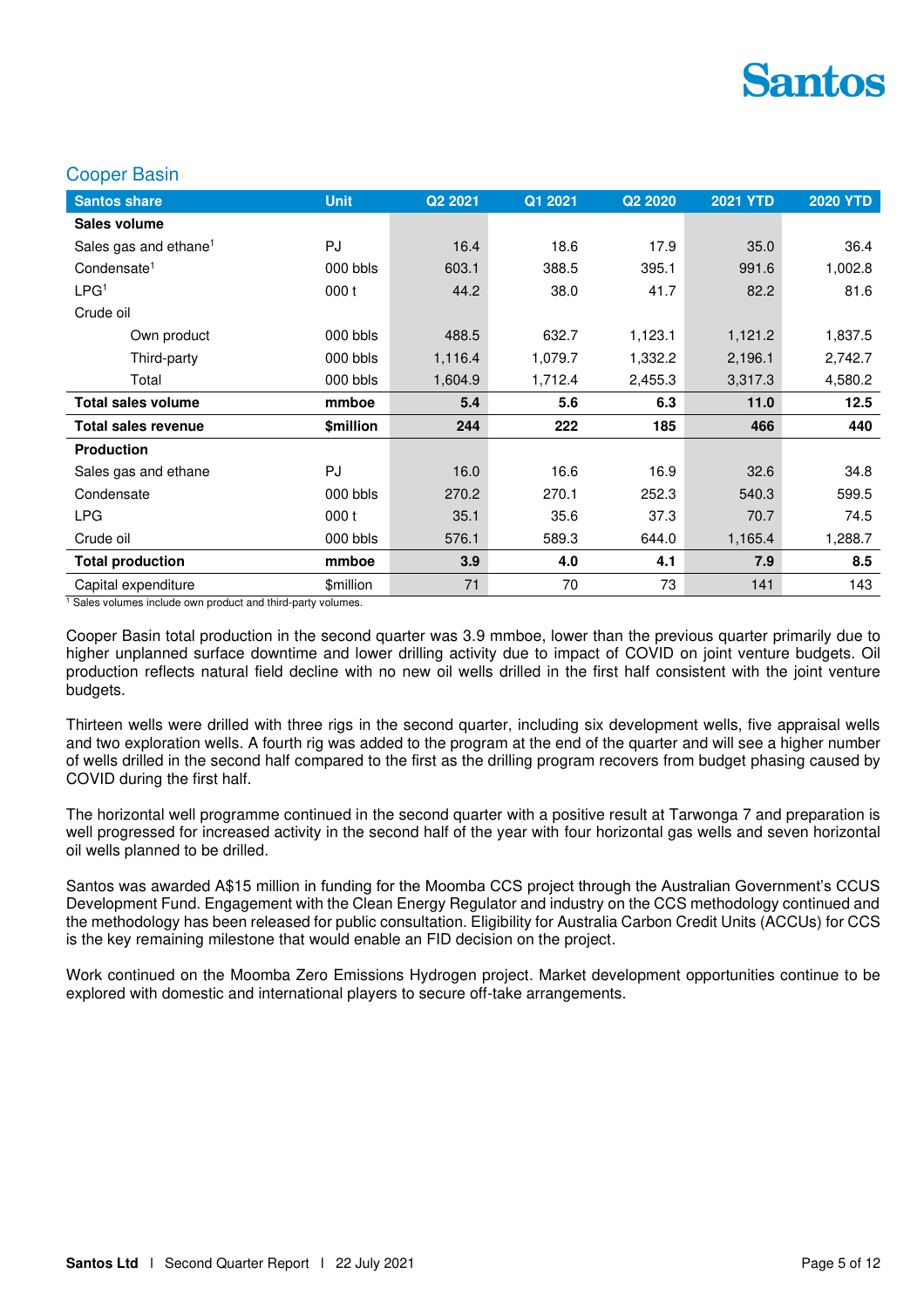

#### Queensland & NSW

| <b>Santos share</b>                 | <b>Unit</b> | Q2 2021 | Q1 2021 | Q <sub>2</sub> 2020 | <b>2021 YTD</b> | <b>2020 YTD</b> |
|-------------------------------------|-------------|---------|---------|---------------------|-----------------|-----------------|
| Sales volume                        |             |         |         |                     |                 |                 |
| <b>GLNG Joint Venture</b>           |             |         |         |                     |                 |                 |
| <b>LNG</b>                          | 000t        | 449.6   | 471.2   | 425.5               | 920.8           | 906.5           |
| Domestic contracts                  | PJ          | 1.3     | 0.2     | 2.7                 | 1.5             | 5.1             |
| Eastern Qld (non-GLNG) <sup>1</sup> | PJ          | 4.9     | 4.3     | 5.0                 | 9.2             | 10.4            |
| Total sales volume <sup>2</sup>     | mmboe       | 5.3     | 5.2     | 5.3                 | 10.5            | 11.2            |
| Total sales revenue <sup>2</sup>    | \$million   | 209     | 167     | 236                 | 376             | 502             |
| <b>Production</b>                   |             |         |         |                     |                 |                 |
| <b>GLNG Joint Venture</b>           | PJ          | 15.4    | 15.1    | 14.3                | 30.5            | 28.1            |
| Eastern Qld (non-GLNG) <sup>1</sup> | PJ          | 4.1     | 4.0     | 4.8                 | 8.1             | 9.8             |
| <b>NSW</b>                          | PJ          | 0.3     | 0.2     | 0.2                 | 0.5             | 0.4             |
| Total production <sup>2</sup>       | mmboe       | 3.4     | 3.3     | 3.3                 | 6.7             | 6.6             |
| Capital expenditure                 | \$million   | 41      | 38      | 51                  | 79              | 93              |

<sup>1</sup> Combabula, Scotia (Santos legacy domestic volumes), Spring Gully and Denison.

2 Total sales volume, sales revenue and production include sales gas from NSW assets.

| <b>GLNG operational data (gross)</b>      | <b>Unit</b> | Q <sub>2</sub> 2021 | Q1 2021 | Q <sub>2</sub> 20 <sub>20</sub> | <b>2021 YTD</b> | <b>2020 YTD</b> |
|-------------------------------------------|-------------|---------------------|---------|---------------------------------|-----------------|-----------------|
| Sales gas to domestic market <sup>1</sup> | PJ          | 17                  | 11      | 17                              | 28              | -31             |
| LNG produced <sup>2</sup>                 | 000t        | 1,468               | 1.569   | 1,368                           | 3,037           | 2,944           |
| Sales gas to LNG plant                    |             |                     |         |                                 |                 |                 |
| GLNG equity gas                           | PJ          | 49                  | 51      | 48                              | 100             | 92              |
| Santos portfolio gas                      | PJ          | 14                  | 13      | 9                               | 27              | 24              |
| Third-party                               | PJ          | 25                  | 31      | 25                              | 56              | 60              |
| Total sales gas to LNG plant              | <b>PJ</b>   | 89                  | 95      | 82                              | 183             | 177             |
| LNG cargoes shipped                       |             | 25                  | 26      | 24                              | 51              | 51              |

<sup>1</sup> Includes APLNG equity share of Fairview, Arcadia and Roma East.

<sup>2</sup> Includes LNG produced from GLNG equity gas, Santos portfolio gas and third-party quantities.

Gross GLNG-operated upstream sales gas production reached a record 700 TJ/day at the end of the second quarter. Upstream production continues to build and perform well. In the Arcadia field, production continues to ramp more quickly than anticipated, reaching 87 TJ/day with surface debottlenecking completed in both the field and plant. We continue to see safe and reliable production from the Scotia field producing 72 TJ/day, Roma field producing 195 TJ/day and Fairview field producing 345 TJ/day at the end of the quarter, in line with expectations.

LNG production was lower than the previous quarter due to a planned one-month statutory LNG train shut down in May. Based on current shipping plans, LNG production is expected to be above 6.2 mtpa for the full-year.

Fifty-two wells were drilled and sixty connected across the GLNG acreage in the second quarter.

Santos' share of non-operated Eastern Queensland production was lower than the prior quarter due to planned facilities maintenance.

Following the Narrabri Gas Project EIS approval by the NSW Independent Planning Commission (IPC) and Federal approval under the EPBC Act, Santos has been progressing activities to address EIS and EPBC consent conditions to allow the commencement of the appraisal drilling program, which is required to inform the phased development at Narrabri. An appeal against the NSW IPC approval has been lodged with a hearing scheduled in August.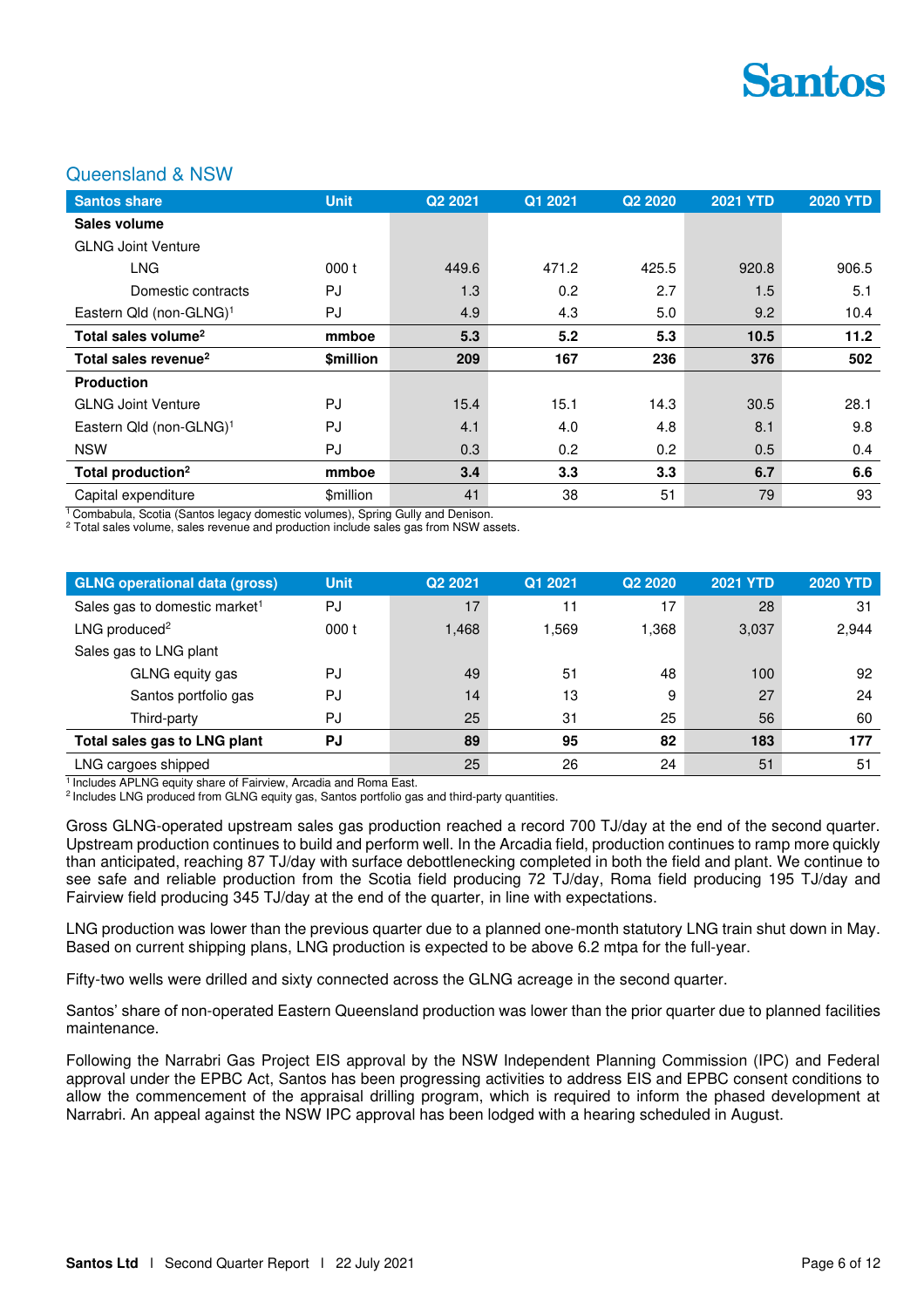#### PNG

| <b>Santos share</b>           | <b>Unit</b> | Q <sub>2</sub> 2021 | Q1 2021 | Q <sub>2</sub> 20 <sub>20</sub> | <b>2021 YTD</b> | <b>2020 YTD</b> |
|-------------------------------|-------------|---------------------|---------|---------------------------------|-----------------|-----------------|
| Sales volume                  |             |                     |         |                                 |                 |                 |
| <b>PNG LNG</b>                |             |                     |         |                                 |                 |                 |
| LNG <sup>1</sup>              | 000t        | 265.2               | 270.8   | 265.2                           | 536.0           | 553.0           |
| Condensate                    | 000 bbls    | 341.2               | 341.3   | 364.0                           | 682.5           | 724.9           |
| Crude oil                     | 000 bbls    | 0.9                 | 1.2     | 2.9                             | 2.1             | 5.7             |
| <b>Total sales volume</b>     | mmboe       | 2.9                 | 2.9     | 2.9                             | 5.8             | 6.0             |
| <b>Total sales revenue</b>    | \$million   | 142                 | 119     | 118                             | 261             | 267             |
| <b>Production</b>             |             |                     |         |                                 |                 |                 |
| <b>PNG LNG</b>                |             |                     |         |                                 |                 |                 |
| Sales gas to LNG <sup>1</sup> | PJ          | 15.8                | 16.6    | 17.3                            | 32.4            | 34.4            |
| Condensate                    | 000 bbls    | 272.0               | 290.8   | 319.9                           | 562.8           | 643.7           |
| Crude oil                     | 000 bbls    | 1.0                 | 1.1     | 2.5                             | 2.1             | 5.2             |
| <b>Total production</b>       | mmboe       | 3.0                 | 3.1     | 3.2                             | 6.1             | 6.5             |
| Capital expenditure           | \$million   | 1                   | 3       | 12                              | $\overline{4}$  | 26              |

<sup>1</sup> Includes SE Gobe

| <b>PNG LNG operational data (gross)</b> | <b>Uniti</b> | Q <sub>2</sub> 2021 | Q1 2021 | Q <sub>2</sub> 20 <sub>20</sub> | <b>2021 YTD</b> | <b>2020 YTD</b> |
|-----------------------------------------|--------------|---------------------|---------|---------------------------------|-----------------|-----------------|
| <b>Production</b>                       |              |                     |         |                                 |                 |                 |
| LNG.                                    | 000 t        | 1,988               | 2.090   | 2.181                           | 4,078           | 4,344           |
| Sales gas to LNG plant                  | PJ           | 118                 | 124     | 129                             | 242             | 257             |
| Condensate <sup>1</sup>                 | $000$ bbls   | 2,011               | 2.149   | 2.361                           | 4.160           | 4,755           |
| Sales gas (SE Gobe) <sup>2</sup>        | PJ           | っ                   | 2       | 2                               | 4               | 4               |
| LNG cargoes shipped                     |              | 27                  | 26      | 29                              | 53              | 57              |

<sup>1</sup> Measured at the Kutubu entry point.

2 Purchased by PNG LNG.

During the quarter, PNG LNG operated at an annualised rate of approximately 8.0 mtpa. Sales gas, condensate and LNG production were lower than the first quarter due to planned maintenance activities at Hides Gas Conditioning Plant and the LNG plant, which lasted for approximately five weeks.

Despite COVID-19 constraints, the maintenance activities were completed approximately one week ahead of schedule. COVID-19 management plans continue to be implemented to support stable production and shipping.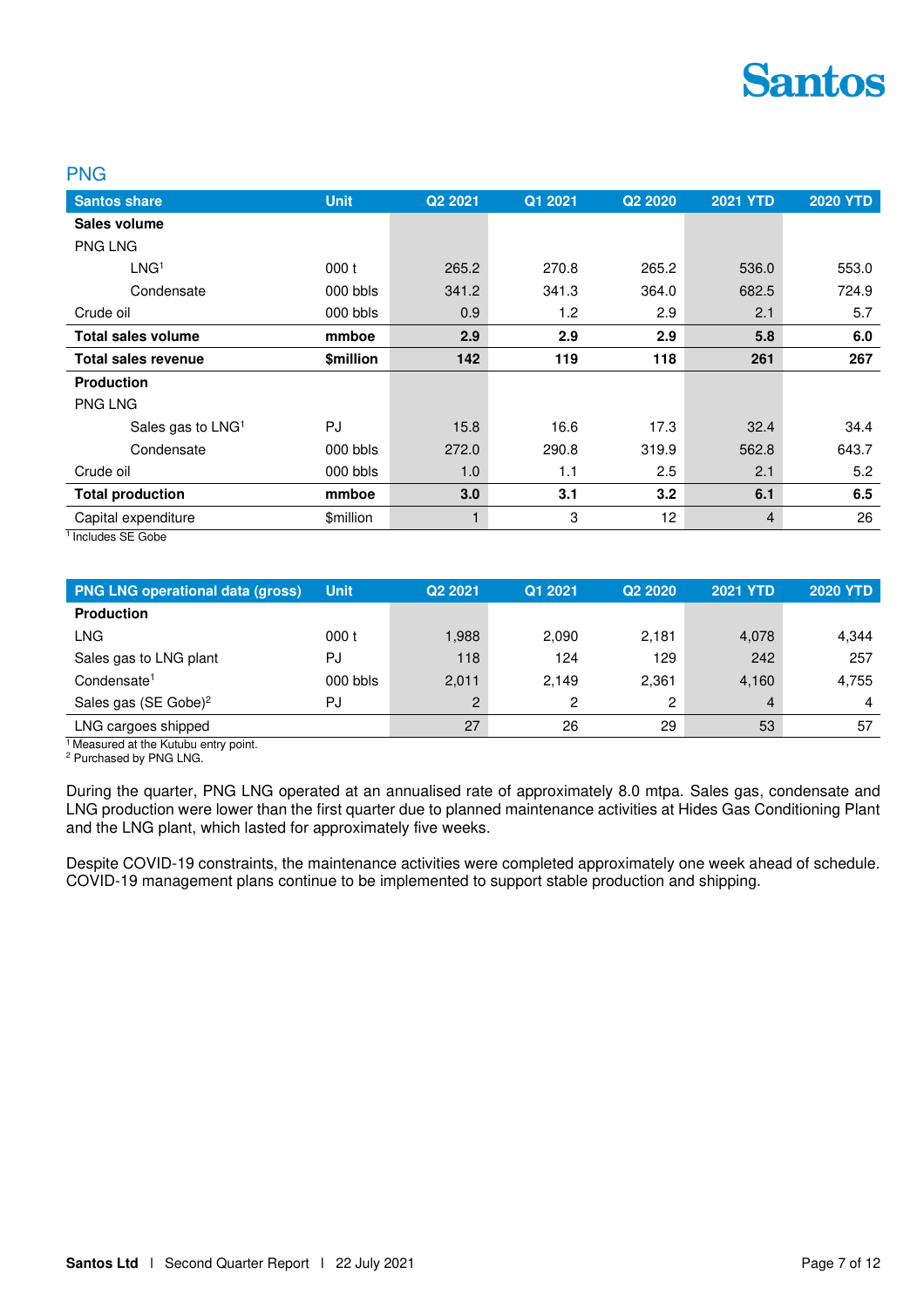

### Northern Australia & Timor-Leste

| <b>Santos share</b>        | <b>Unit</b> | Q2 2021 | Q1 2021 | Q2 2020 | <b>2021 YTD</b> | <b>2020 YTD</b> |
|----------------------------|-------------|---------|---------|---------|-----------------|-----------------|
| Sales volume               |             |         |         |         |                 |                 |
| Darwin LNG                 |             |         |         |         |                 |                 |
| <b>LNG</b>                 | 000t        | 350.1   | 585.6   | 229.7   | 935.7           | 312.6           |
| Bayu-Undan                 |             |         |         |         |                 |                 |
| Condensate                 | 000 bbls    | 159.8   | 732.2   | 485.7   | 892.0           | 607.5           |
| <b>LPG</b>                 | 000t        | 23.7    | 26.4    | 8.7     | 50.1            | 13.4            |
| <b>Total sales volume</b>  | mmboe       | 3.7     | 6.5     | 2.8     | 10.2            | 3.7             |
| <b>Total sales revenue</b> | \$million   | 146     | 237     | 103     | 383             | 146             |
| <b>Production</b>          |             |         |         |         |                 |                 |
| Darwin LNG                 |             |         |         |         |                 |                 |
| Sales gas to LNG           | PJ          | 18.6    | 32.5    | 12.9    | 51.1            | 17.5            |
| Bayu-Undan                 |             |         |         |         |                 |                 |
| Condensate                 | 000 bbls    | 332.6   | 587.0   | 329.7   | 919.6           | 411.4           |
| <b>LPG</b>                 | 000t        | 13.6    | 25.0    | 14.2    | 38.6            | 18.4            |
| <b>Total production</b>    | mmboe       | 3.7     | 6.3     | 2.6     | 10.0            | 3.5             |
| Capital expenditure        | \$million   | 109     | 39      | 15      | 148             | 37              |

| <b>DLNG operational data (gross)</b> | <b>Unit</b> | Q <sub>2</sub> 2021 | Q1 2021 | Q <sub>2</sub> 20 <sub>20</sub> | <b>2021 YTD</b> | <b>2020 YTD</b> |
|--------------------------------------|-------------|---------------------|---------|---------------------------------|-----------------|-----------------|
| <b>Production</b>                    |             |                     |         |                                 |                 |                 |
| <b>LNG</b>                           | 000t        | 742                 | 902     | 536                             | 1,644           | 1,392           |
| Sales gas to LNG plant               | PJ          | 45                  | 52      | 33                              | 98              | 85              |
| Condensate                           | 000 bbls    | 846                 | 1.019   | 838                             | 1,865           | 1,818           |
| <b>LPG</b>                           | 000 t       | 33                  | 42      | 38                              | 75              | 85              |
| LNG cargoes shipped                  |             | 11                  | 12      | 8                               | 23              | 22              |

Santos' interest in Bayu-Undan and Darwin LNG reduced from 68.4 per cent to 43.4 per cent at the end of April following completion of the 25 per cent sell-down in both assets to Barossa partner SK E&S. As a result, production and sales volumes in the second half will be lower than the first half.

LNG production at Darwin LNG was lower than the prior quarter primarily due to a planned shutdown at Bayu-Undan and unplanned maintenance at Darwin LNG. Reservoir deliverability at Bayu-Undan continues in-line with expectations.

The Phase 3C infill drilling program at the Bayu-Undan field commenced in May with the first of three planned wells drilled to a total depth of 3,410 metres. The well encountered unswept reservoir section as per prognosis and was being completed at the end of the quarter in preparation for testing and tie-in to the production facility. Two further infill wells will be drilled in the coming months.

Following FID at the end of the first quarter, work on the US\$3.6 billion Barossa gas and condensate project ramped-up across all workscopes. BW Offshore, the project's FPSO contractor, let major contracts for the hull engineering and fabrication, for the topsides engineering and fabrication and for the turret mooring EPC. First steel for the FPSO turret was cut on 13 July. Plate manufacturing for the gas export pipeline has commenced and fabrication of subsea hardware and in-field flowlines is progressing. The project remains on track for first gas production in the first half of 2025.

Planning continues for the Darwin LNG life extension project and the tie-in of Barossa into Darwin. Santos and JERA continue to progress the sale and purchase agreement for JERA to acquire a 12.5 per cent interest in Barossa. Santos and Eni have signed an MOU to cooperate on opportunities in Northern Australia and Timor-Leste, including opportunities to re-purpose Bayu-Undan into a CCS hub for the region once existing production ceases.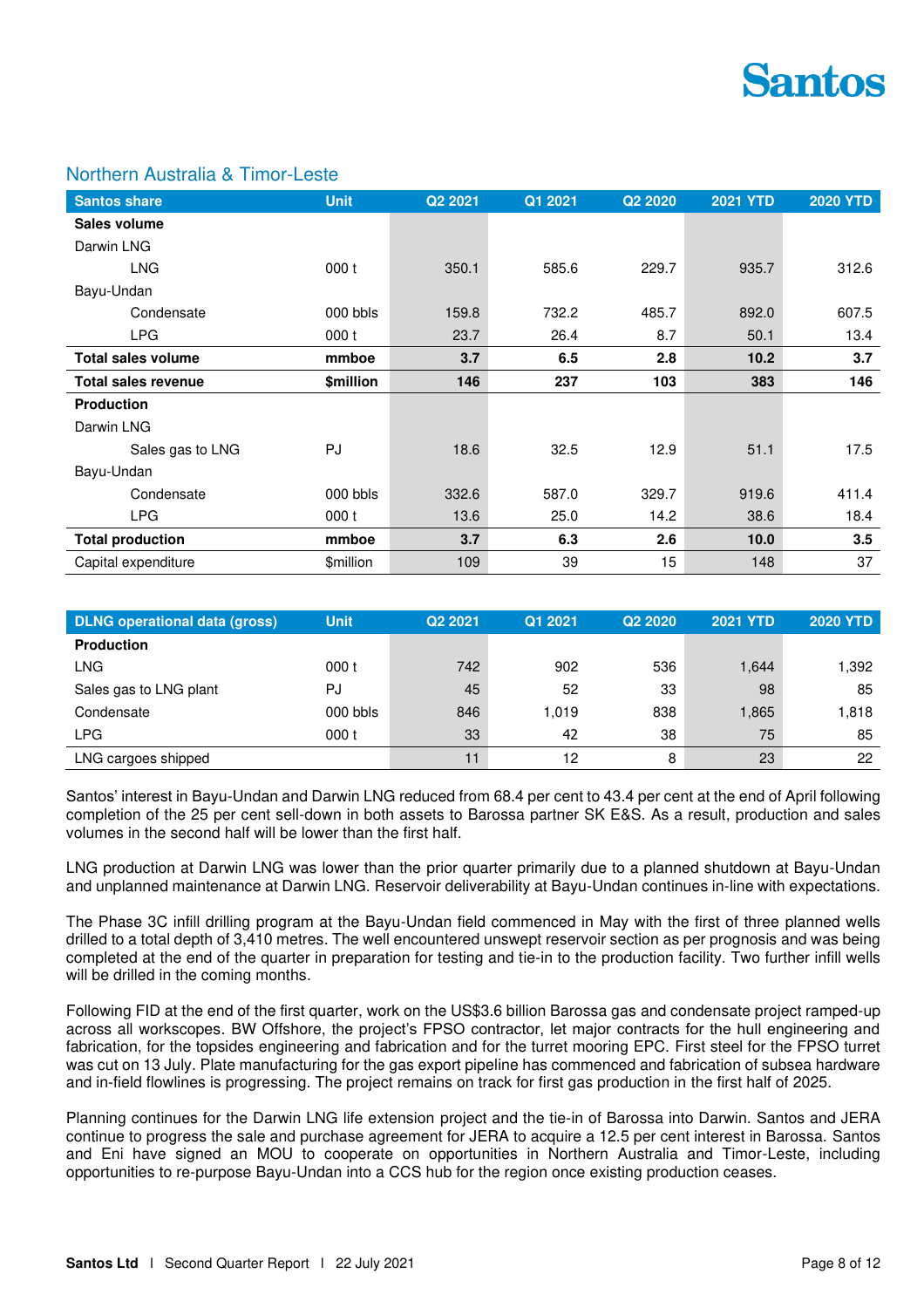

In the onshore McArthur Basin (Beetaloo Sub-basin) in the Northern Territory, the Tanumbirini 2H horizontal well was spudded on 11 May targeting the B Shale interval of the Velkerri gas play. At the end of the quarter, the well was drilling ahead 8 ½" directional hole in Velkerri target formation. Following Tanumbirini 2H, Santos is planning to drill a second horizontal well, Tanumbirini 3H, targeting the Lower B Shale interval. Upon completion of drilling operations, multi-stage stimulation and flow testing of both wells is planned.

### Corporate, exploration and eliminations

| <b>Santos share</b> | Unit            | Q <sub>2</sub> 2021 | Q1 2021 | Q <sub>2</sub> 20 <sub>20</sub> | <b>2021 YTD</b> | <b>2020 YTD</b> |
|---------------------|-----------------|---------------------|---------|---------------------------------|-----------------|-----------------|
| Total sales volume  | mmboe           | 0.2                 | (0.4)   | 0.5                             | (0.2)           | 0.8             |
| Total sales revenue | <b>Smillion</b> | 31                  | 23      |                                 | 54              | 39              |
|                     |                 |                     |         |                                 |                 |                 |

Sales volumes and revenues in the corporate segment primarily represent gas trading activities.

## Capital expenditure

Total exploration, evaluation and development expenditure is summarised in the table below.

| <b>\$million</b>                                | Q <sub>2</sub> 2021      | Q1 2021 | Q <sub>2</sub> 2020      | <b>2021 YTD</b>          | <b>2020 YTD</b> |
|-------------------------------------------------|--------------------------|---------|--------------------------|--------------------------|-----------------|
| <b>Capital expenditure</b>                      |                          |         |                          |                          |                 |
| Exploration                                     | 29                       | 13      | 21                       | 42                       | 31              |
| Evaluation                                      | 26                       | 57      | 18                       | 83                       | 43              |
| Development and other capex (inc restoration)   | 279                      | 131     | 147                      | 410                      | 298             |
| Capital expenditure excl capitalised interest   | 334                      | 201     | 186                      | 535                      | 372             |
| Capitalised interest                            | 12                       | 9       |                          | 21                       | 10              |
| <b>Total capital expenditure</b>                | 346                      | 210     | 193                      | 556                      | 382             |
| <b>Exploration and evaluation expensed</b>      |                          |         |                          |                          |                 |
| Exploration                                     | 20                       | 8       | 13                       | 28                       | 20              |
| Evaluation                                      | 12                       |         | 2                        | 13                       | 5               |
| Total current year expenditure                  | 32                       | 9       | 15                       | 41                       | 25              |
| Write-off of amounts capitalised in prior years | $\overline{\phantom{a}}$ |         | $\overline{\phantom{a}}$ | $\overline{\phantom{0}}$ |                 |
| <b>Total expensed</b>                           | 32                       | 9       | 15                       | 41                       | 25              |

Capital expenditure in the second quarter comprised US\$190 million in the base business (including \$7 million for restoration costs) and US\$144 million for major growth projects.

## Oil price hedging

7.3 million barrels of oil hedging matured in the first half resulting in a net outflow before tax of US\$66 million.

7.7 million barrels of oil equivalent are currently hedged for the remainder of 2021 using zero cost collars, with an average floor price of US\$42 per barrel and an average ceiling price of US\$55 per barrel.

For 2022, 6 million barrels of oil equivalent are currently hedged at an average floor price of US\$50 per barrel and an average ceiling price of US\$64 per barrel using a combination of zero cost collars and three-way option structures. For 2.0 million barrels, there is also the ability to re-participate at an oil price greater than US\$65 per barrel due to their three-way option structure.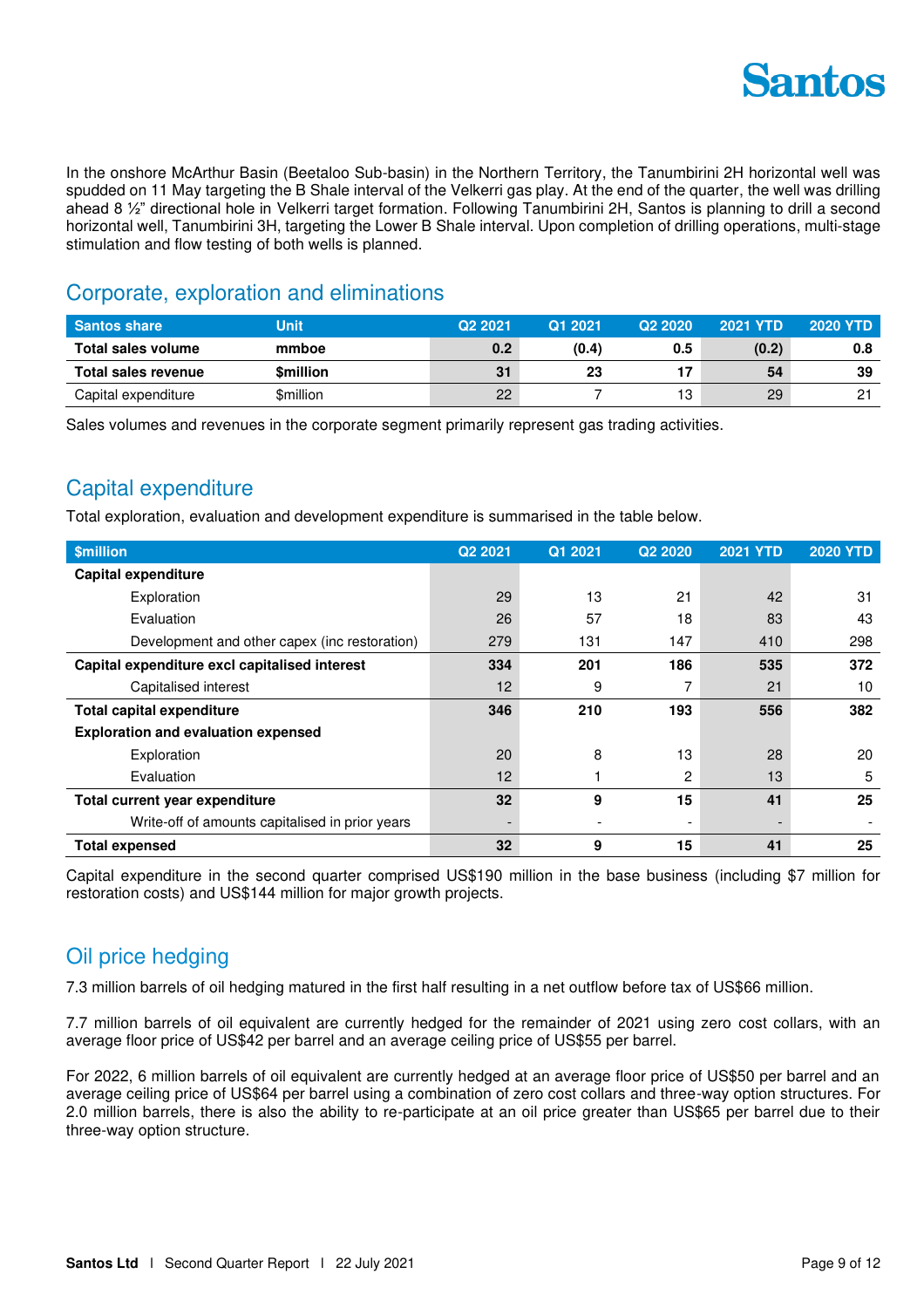## Seismic activity

In the Bedout Sub-basin, acquisition of the Archer 3D was completed at the end of May with high quality data acquired. The Keraudren Extension 3D, which followed directly after Archer, was 50 per cent complete at the end of the quarter.

### Drilling summary

### Near-field exploration (NFE) / Appraisal wells

| <b>Cooper Basin gas</b> |      |               |                    |  |  |  |  |
|-------------------------|------|---------------|--------------------|--|--|--|--|
| <b>Well name</b>        | Area | <b>Santos</b> | <b>Well status</b> |  |  |  |  |
| Anna North 3*           | QLD  | 60.06%        | C&S, successful    |  |  |  |  |
| Anna North 4            | QLD  | 60.06%        | C&S, successful    |  |  |  |  |
| Houby 1                 | QLD  | 60.06%        | C&S, successful    |  |  |  |  |
| Viper 1                 | QLD  | 60.06%        | P&A                |  |  |  |  |
| Moonanga 2              | SA   | 60.0%         | P&A                |  |  |  |  |
| Raven 5                 | SA   | 66.6%         | P&A                |  |  |  |  |
| Raven 6                 | SA   | 66.6%         | P&A                |  |  |  |  |

\*Spud in Q1, completed in Q2

| McArthur Basin gas |             |               |                    |  |  |  |
|--------------------|-------------|---------------|--------------------|--|--|--|
| Well name          | <b>Area</b> | <b>Santos</b> | <b>Well status</b> |  |  |  |
| Tanumbirini 2H     | NT          | 75%           | Drilling           |  |  |  |

| <b>Queensland GLNG gas</b> |        |               |                    |  |  |  |  |
|----------------------------|--------|---------------|--------------------|--|--|--|--|
| <b>Well name</b>           | Area   | <b>Santos</b> | <b>Well status</b> |  |  |  |  |
| Sunshine Ranch 2           | Scotia | $30.0\%$      | C&S, successful    |  |  |  |  |
| Sunshine Ranch 3           | Scotia | 30.0%         | C&C, successful    |  |  |  |  |
| <b>Vincent Downs 1</b>     | Scotia | $30.0\%$      | C&C, successful    |  |  |  |  |

### Development wells

| <b>Carnarvon Basin oil (Van Gogh)</b> |             |               |                    |  |  |
|---------------------------------------|-------------|---------------|--------------------|--|--|
| Well name                             | <b>Area</b> | <b>Santos</b> | <b>Well status</b> |  |  |
| VGA 18H                               | WA          | 52.5%         | C&C, successful    |  |  |

| <b>Bayu-Undan gas and condensate</b> |      |               |                    |  |  |  |
|--------------------------------------|------|---------------|--------------------|--|--|--|
| Well name                            | Area | <b>Santos</b> | <b>Well status</b> |  |  |  |
| BU W <sub>13</sub> ST <sub>2</sub>   | ΤL   | 43.4%         | C&C, successful    |  |  |  |

| <b>Cooper Basin gas</b> |      |               |                    |  |  |  |
|-------------------------|------|---------------|--------------------|--|--|--|
| Well name               | Area | <b>Santos</b> | <b>Well status</b> |  |  |  |
| Durham Downs<br>North 9 | QLD  | 60.06%        | Drilling           |  |  |  |
| Beckler 7               | SA   | 66.6%         | C&C. successful    |  |  |  |
| Big Lake 153            | SA.  | 66.6%         | P&A                |  |  |  |
| Big Lake 154            | SA.  | 66.6%         | Drilling           |  |  |  |
| Big Lake 155            | SA   | 66.6%         | P&A                |  |  |  |
| Big Lake 157            | SA   | 66.6%         | C&S. successful    |  |  |  |
| Boongala 3              | SA   | 66.6%         | Drilling           |  |  |  |
| Dilchee 5               | SA   | 66.6%         | C&S. successful    |  |  |  |
| Tarwonga 7              | SA   | 66.6%         | C&S, successful    |  |  |  |

| <b>Queensland - GLNG gas</b> |             |               |                    |  |  |  |
|------------------------------|-------------|---------------|--------------------|--|--|--|
| <b>Well name</b>             | <b>Area</b> | <b>Santos</b> | <b>Well status</b> |  |  |  |
| FV07-37-1                    | Fairview    | 22.82%        | C&S, successful    |  |  |  |
| FV11-107-1                   | Fairview    | 22.82%        | C&C, successful    |  |  |  |
| FV12-100-1                   | Fairview    | 22.82%        | C&C, successful    |  |  |  |
| FV12-105-1                   | Fairview    | 22.82%        | C&C, successful    |  |  |  |
| FV12-107-1                   | Fairview    | 22.82%        | C&C, successful    |  |  |  |
| FV12-90-2                    | Fairview    | 22.82%        | C&S, successful    |  |  |  |
| FV12-94-1                    | Fairview    | 22.82%        | C&C, successful    |  |  |  |
| FV17-16-2                    | Fairview    | 22.82%        | C&C, successful    |  |  |  |
| Mount Kingsley 39            | Arcadia     | 22.85%        | C&S, successful    |  |  |  |
| RM01-05-5                    | Roma        | 30.0%         | C&S, successful    |  |  |  |
| RM09-30-2                    | Roma        | 30.0%         | C&S, successful    |  |  |  |
| RM12-78-1                    | Roma        | 30.0%         | C&S, successful    |  |  |  |
| RM13-13-1                    | Roma        | 30.0%         | C&C, successful    |  |  |  |
| RM13-51-1                    | Roma        | 30.0%         | C&C, successful    |  |  |  |
| RM13-52-1                    | Roma        | 30.0%         | C&C, successful    |  |  |  |
| RM13-54-1                    | Roma        | 30.0%         | C&C, successful    |  |  |  |
| RM13-68-2                    | Roma        | 30.0%         | C&C, successful    |  |  |  |
| RM14-27-2                    | Roma        | 30.0%         | C&C, successful    |  |  |  |
| RM14-27-3                    | Roma        | 30.0%         | C&C, successful    |  |  |  |
| RM15-100-1                   | Roma        | 30.0%         | C&S, successful    |  |  |  |
| RM15-101-1                   | Roma        | 30.0%         | C&S, successful    |  |  |  |
| RM15-108-1                   | Roma        | 30.0%         | C&S, successful    |  |  |  |
| RM15-108-2                   | Roma        | 30.0%         | C&S, successful    |  |  |  |
| RM15-109-1                   | Roma        | 30.0%         | C&S, successful    |  |  |  |
| RM15-110-1                   | Roma        | 30.0%         | C&S, successful    |  |  |  |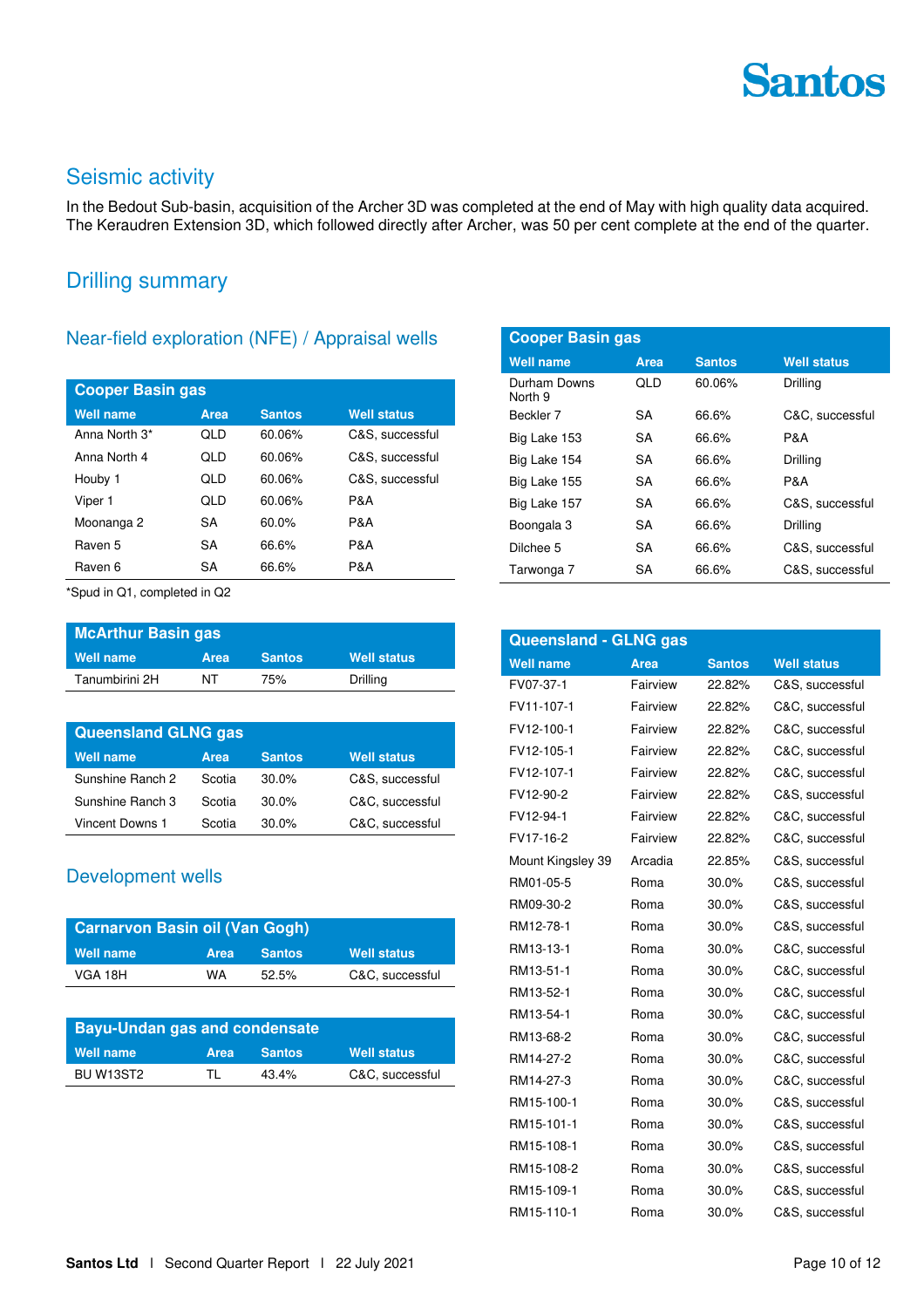| <b>Queensland - GLNG gas</b> |             |               |                    |  |
|------------------------------|-------------|---------------|--------------------|--|
| <b>Well name</b>             | <b>Area</b> | <b>Santos</b> | <b>Well status</b> |  |
| RM15-111-1                   | Roma        | 30.0%         | C&S, successful    |  |
| RM15-21-1                    | Roma        | 30.0%         | C&C, successful    |  |
| RM15-23-1                    | Roma        | 30.0%         | C&C, successful    |  |
| RM15-50-1                    | Roma        | 30.0%         | C&C, successful    |  |
| RM15-57-1                    | Roma        | 30.0%         | C&C, successful    |  |
| RM15-58-1                    | Roma        | 30.0%         | C&C, successful    |  |
| RM15-59-1                    | Roma        | 30.0%         | C&C, successful    |  |
| RM15-61-1                    | Roma        | 30.0%         | C&S, successful    |  |
| RM15-62-1                    | Roma        | 30.0%         | C&S, successful    |  |
| RM15-71-1                    | Roma        | 30.0%         | C&C, successful    |  |
| RM15-72-1                    | Roma        | 30.0%         | C&S, successful    |  |
| RM15-80-1                    | Roma        | 30.0%         | C&S, successful    |  |
| RM15-81-2                    | Roma        | 30.0%         | C&S, successful    |  |
| RM15-89-1                    | Roma        | 30.0%         | C&S, successful    |  |
| RM15-89-2                    | Roma        | 30.0%         | C&S, successful    |  |
| RM15-90-1                    | Roma        | 30.0%         | C&S, successful    |  |
| RM15-91-1                    | Roma        | 30.0%         | C&S, successful    |  |
| RM15-92-1                    | Roma        | 30.0%         | C&S, successful    |  |
| RM15-98-1                    | Roma        | 30.0%         | C&C, successful    |  |
| RM15-99-2                    | Roma        | 30.0%         | C&C, successful    |  |
| RM49-167-1                   | Roma        | 24.57%        | C&C, successful    |  |
| RM49-168-1                   | Roma        | 24.57%        | C&C, successful    |  |
| RM49-170-1                   | Roma        | 24.57%        | C&C, successful    |  |
| RM49-171-1                   | Roma        | 24.57%        | C&C, successful    |  |